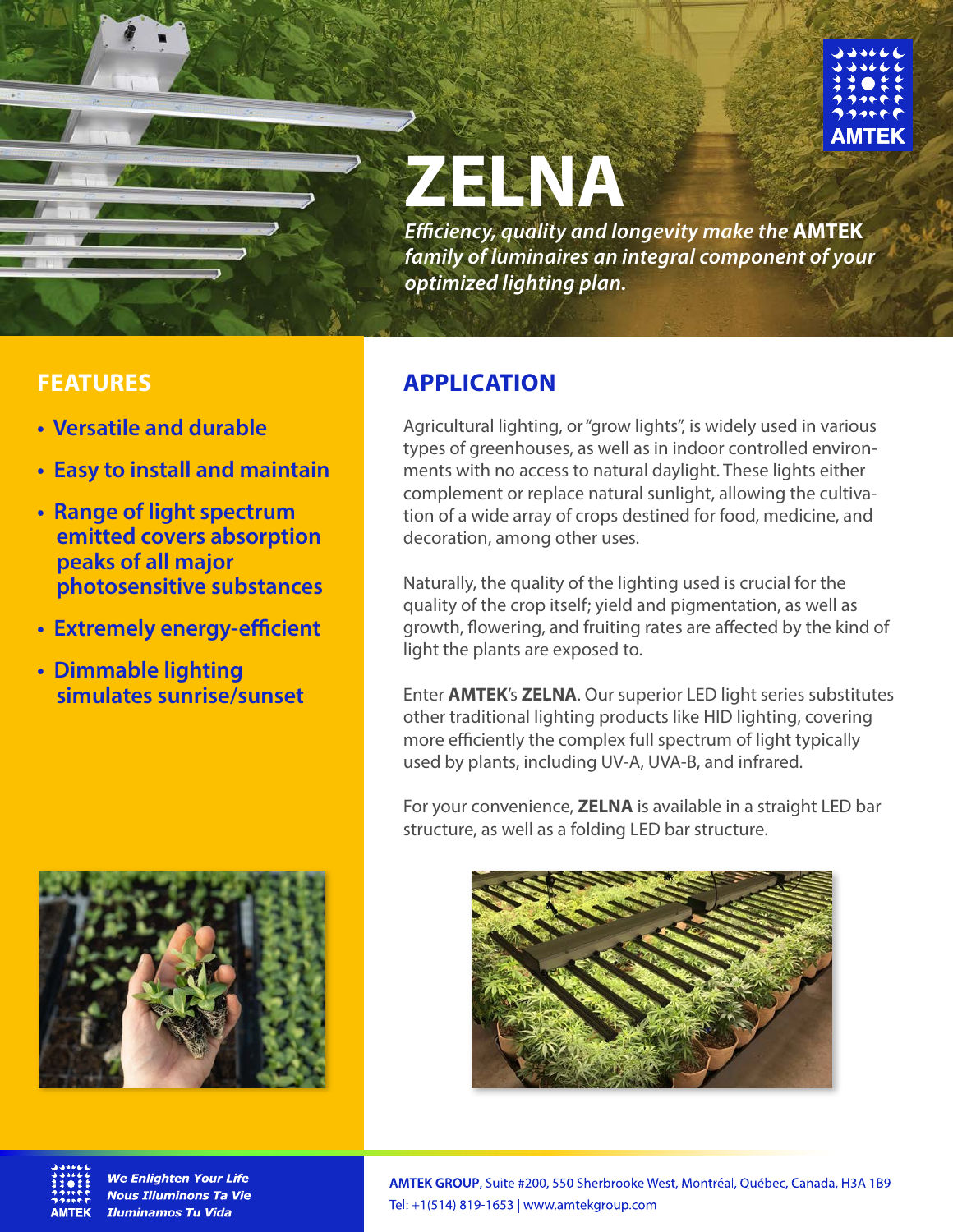## **ZELNA** *Straight Bar Model*

#### **ZELNA STRAIGHT BAR: ALL MODELS (640-120 / 800-120 / 1200-120) SPECIFICATIONS**

| <b>POWER</b>        |
|---------------------|
| <b>VOLTAGE</b>      |
| <b>FREQUENCY</b>    |
| <b>POWER FACTOR</b> |
| <b>LED BRAND</b>    |
| <b>NO. OF LEDS</b>  |
| <b>VISION ANGLE</b> |
| LED PCB PROTECTION  |
|                     |

**No. OF LED BARS GROW LIGHT PPF GROW LIGHT PPE OUTPUT WAVELENGTH DIMMABLE OPERATING TEMP. THERMAL MGMT. IP GRADE LIFETIME HOUSING MATERIAL CABLE W/PLUG MOUNTING HEIGHT NET WEIGHT WARRANTY CERTIFICATION**

640 W / 800 W / 1200 W 100 / 277 VAC 50/60 Hz  $> 0.95$ Osram - Samsung 2,016 / 2,944 / 4,416 120º Glue barrier: Allows for 96% light transmittance, improving watertightness and dust protection 6 / 8 / 12 1,800 (µol/J) / 2,240 (µol/J) / 3,360 (µol/J) 2.8 (µol/J) 660 nm + 730 nm 0-10 V  $-20^{\circ}$ C to  $+35^{\circ}$ C Passive IP 65 50,000 hrs. Aluminum 6063 0.3 m. Above Canopy ≥ 152 mm. 9.45 kg. / 12.22 kg. / 18.24 kg. 5 years ETL



**640 W DIMENSIONS**



**800 W DIMENSIONS**



**1200 W DIMENSIONS**



**We Enlighten Your Life Nous Illuminons Ta Vie Iluminamos Tu Vida**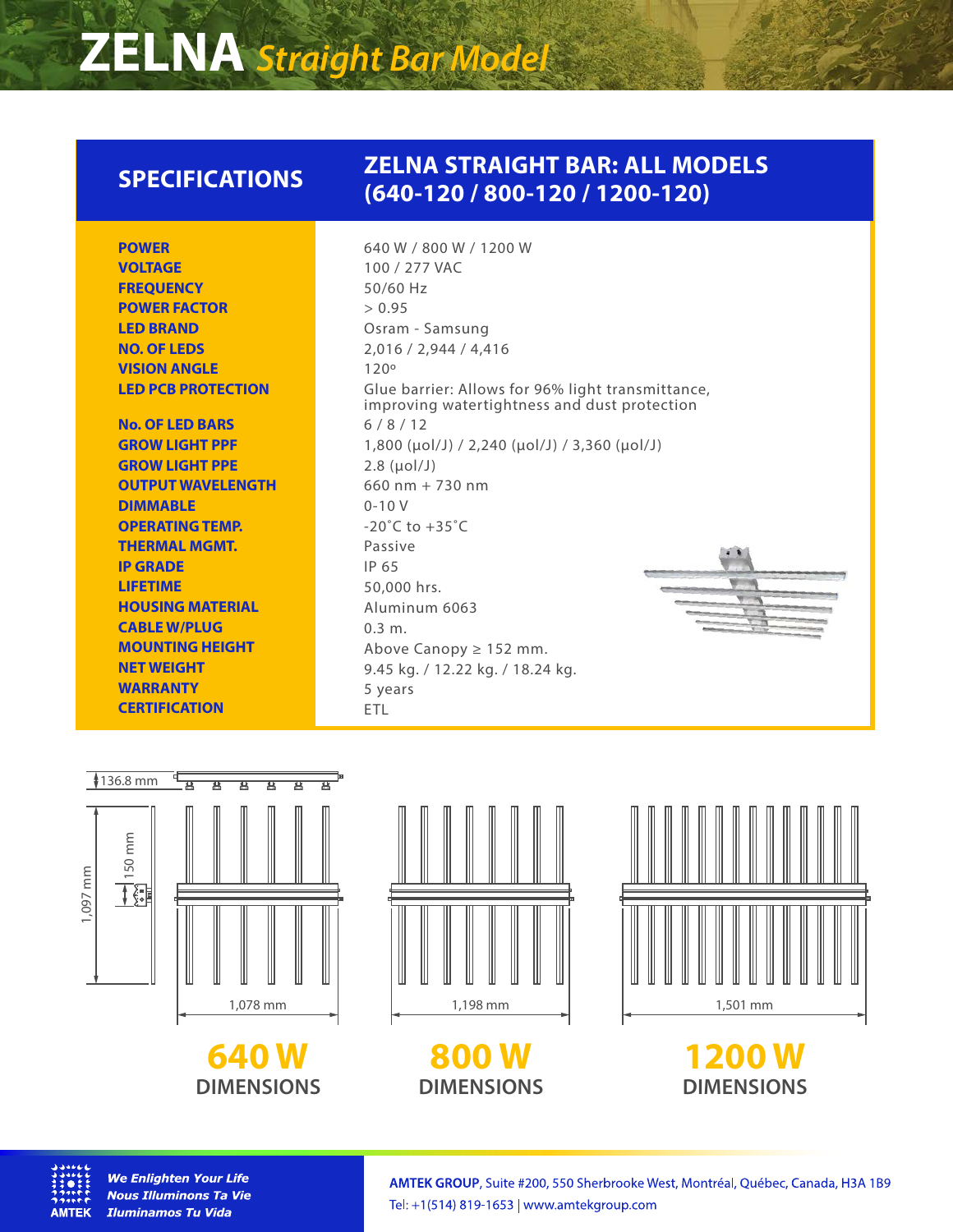## **ZELNA** *Folded Model*

### **SPECIFICATIONS**

#### **ZELNA FOLDED BAR: ALL MODELS (600-120 / 800-120 / 1200-120)**

**POWER VOLTAGE FREQUENCY POWER FACTOR LED BRAND NO. OF LEDS VISION ANGLE LED PCB PROTECTION**

**No. OF LED BARS GROW LIGHT PPF GROW LIGHT PPE OUTPUT WAVELENGTH DIMMABLE OPERATING TEMP. THERMAL MGMT. IP GRADE LIFETIME HOUSING MATERIAL CABLE W/PLUG MOUNTING HEIGHT NET WEIGHT WARRANTY CERTIFICATION**

600 W / 800 W / 1200 W 100 / 277 VAC 50/60 Hz  $> 0.95$ Osram - Samsung 1,026 / 1,368 / 2,052 180º Glue barrier: Allows for 96% light transmittance, improving watertightness and dust protection  $6/4/6$ 1,500 (µol/J) / 2,000 (µol/J) / 3,000 (µol/J) 2.8 (µol/J) 400 - 850 nm 0-10 V  $-20^{\circ}$ C to  $+35^{\circ}$ C Passive IP 65 50,000 hrs. Aluminum + Silicone Coat 2 m. Above Canopy ≥ 152 mm. 5.9 kg. 5 years ETL







**800 W DIMENSIONS**







**We Enlighten Your Life Nous Illuminons Ta Vie Iluminamos Tu Vida**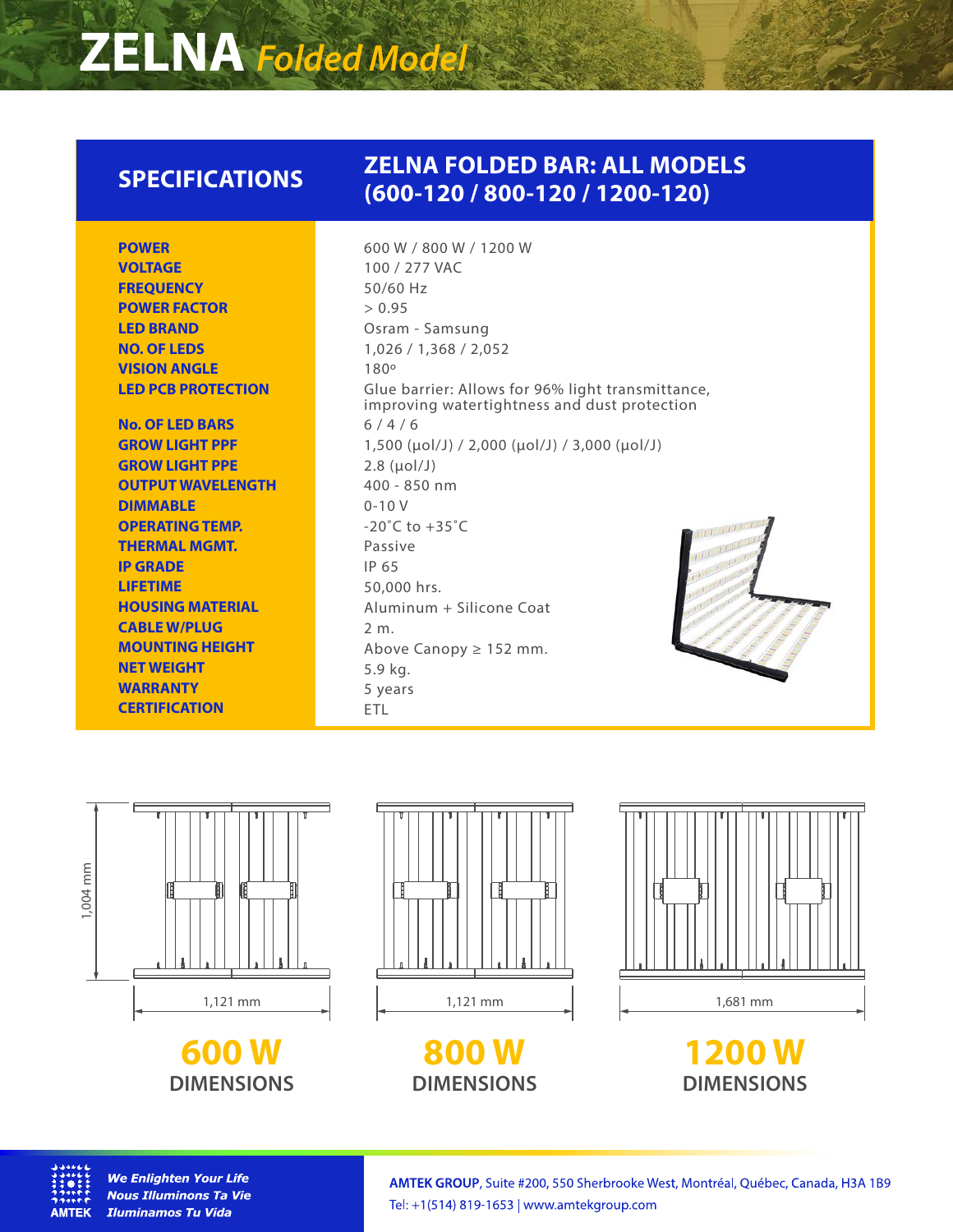## **ZELNA** *Spectrum Data*



**INDOOR + 730**

**GREENHOUSE + 730**

The graphs show the **AMTEK ZELNA**'s full-spectrum coverage (385 nm. to 750 nm.). **ZELNA** features high efficiency LEDs with a proprietary phosphor coating to achieve an 80%-to-90% match to the McCree curve, with extra far-red (IR) light to maximize photosynthesis.



**We Enlighten Your Life Nous Illuminons Ta Vie Iluminamos Tu Vida**